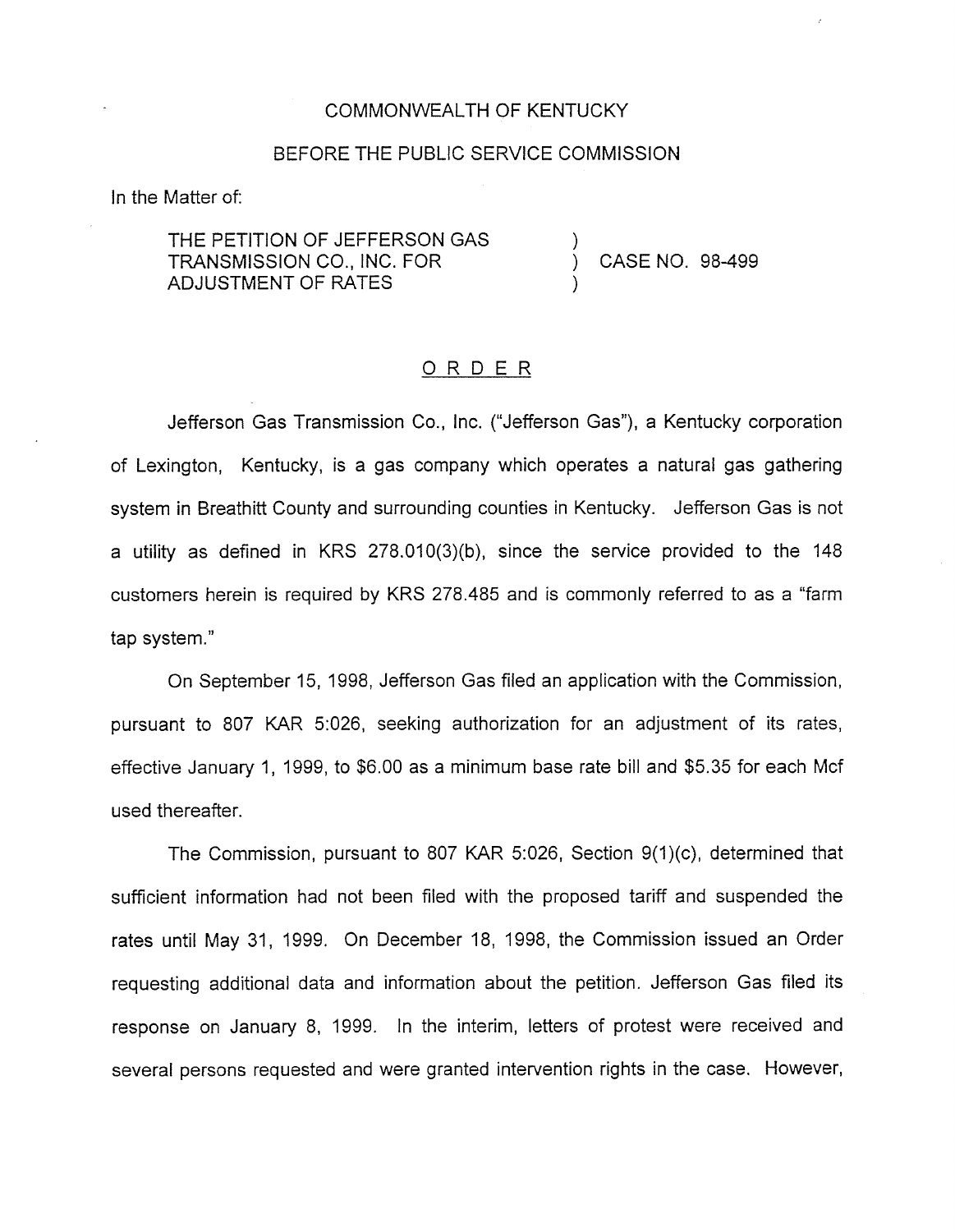on December 30, 1998, all intervenors, at their specific request, were dismissed from the case.

The Commission finds that Jefferson Gas has filed a petition for an adjustment of rates, which would produce annual revenues of approximately \$147,700, an increase of \$49,370, or approximately 50 percent over its 1997 normalized revenue.

The Commission finds that Jefferson Gas and Staff have entered into an agreement that \$6.00 for the first Mcf and minimum bill and \$4.37 for all over the first Mcf is reasonable and should become effective for service rendered on and after the date of any Commission Order approving the settlement. The Commission further finds that, in approving the settlement, the petition of Jefferson Gas for an adjustment in rates is amended to reflect the settlement rates and revenues. The Commission finds that sufficient information has now been filed with the proposed tariff and that it can proceed to approve or deny the adjustment as amended pursuant to 807 KAR 5:026, Section 9(1)(c). The Commission finds that the Settlement Agreement filed as Appendix A hereto is fair and reasonable and should be approved.

The Commission finds that the rates of \$6.00 and \$4.37 will produce revenues in the amount of approximately \$122,947, an increase of 25 percent over the normalized revenues of \$98,329, which is reasonable and in the public interest.

IT IS THEREFORE ORDERED that:

1. The Settlement Agreement, attached as Appendix A, be and hereby is incorporated into this Order as if fully set forth herein.

2. The terms and conditions set forth in the Settlement Agreement are hereby adopted and approved.

 $-2-$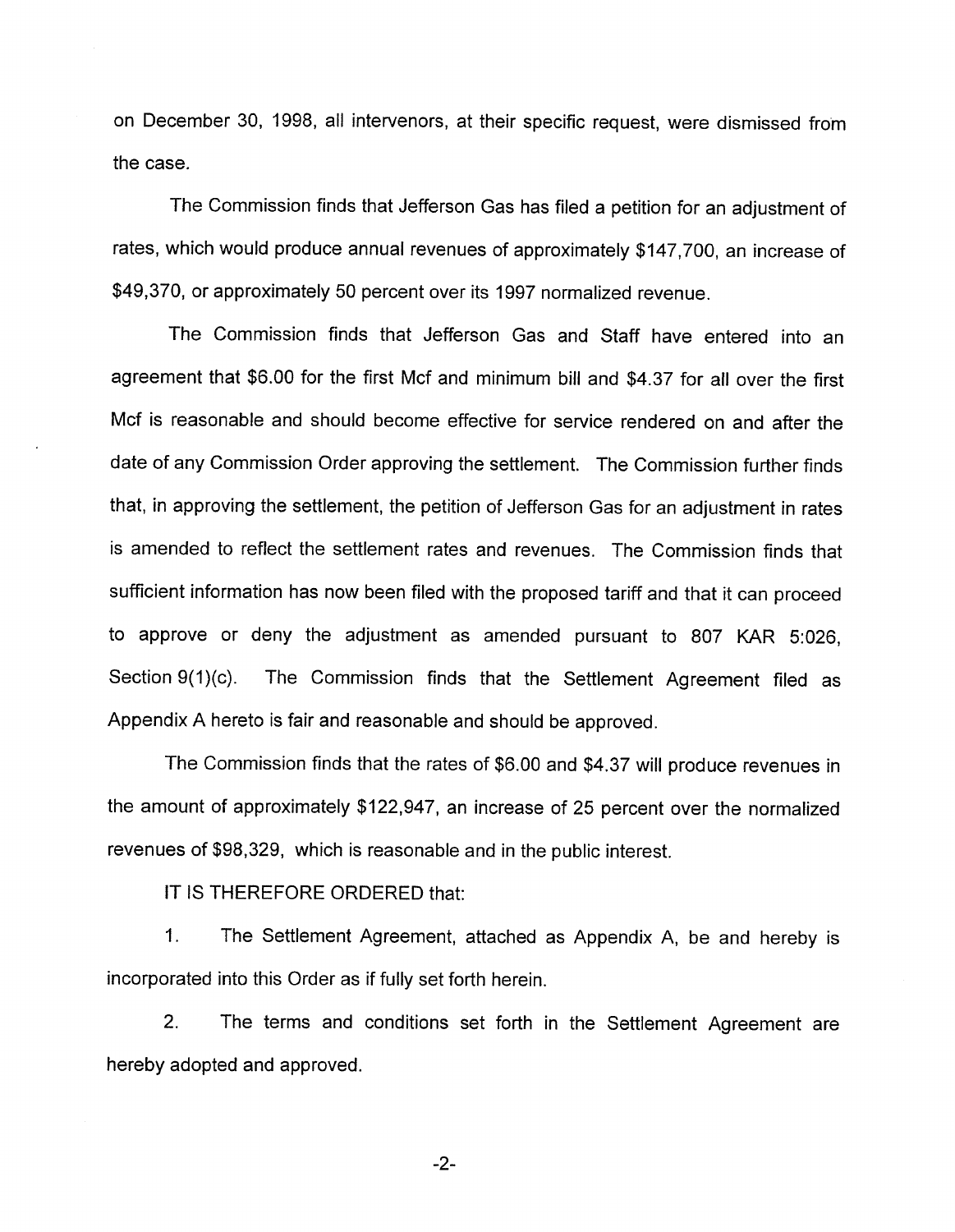3. The rates in Appendix B hereto are approved for service rendered by Jefferson Gas on and after the date of this Order.

4. Within 30 days of the date of this Order, Jefferson Gas shall file with the Commission its revised tariff setting out the rates approved in Appendix B.

Done at Frankfort, Kentucky, this 16th day of February, 1999.

By the Commission

ATTEST:

Executive Director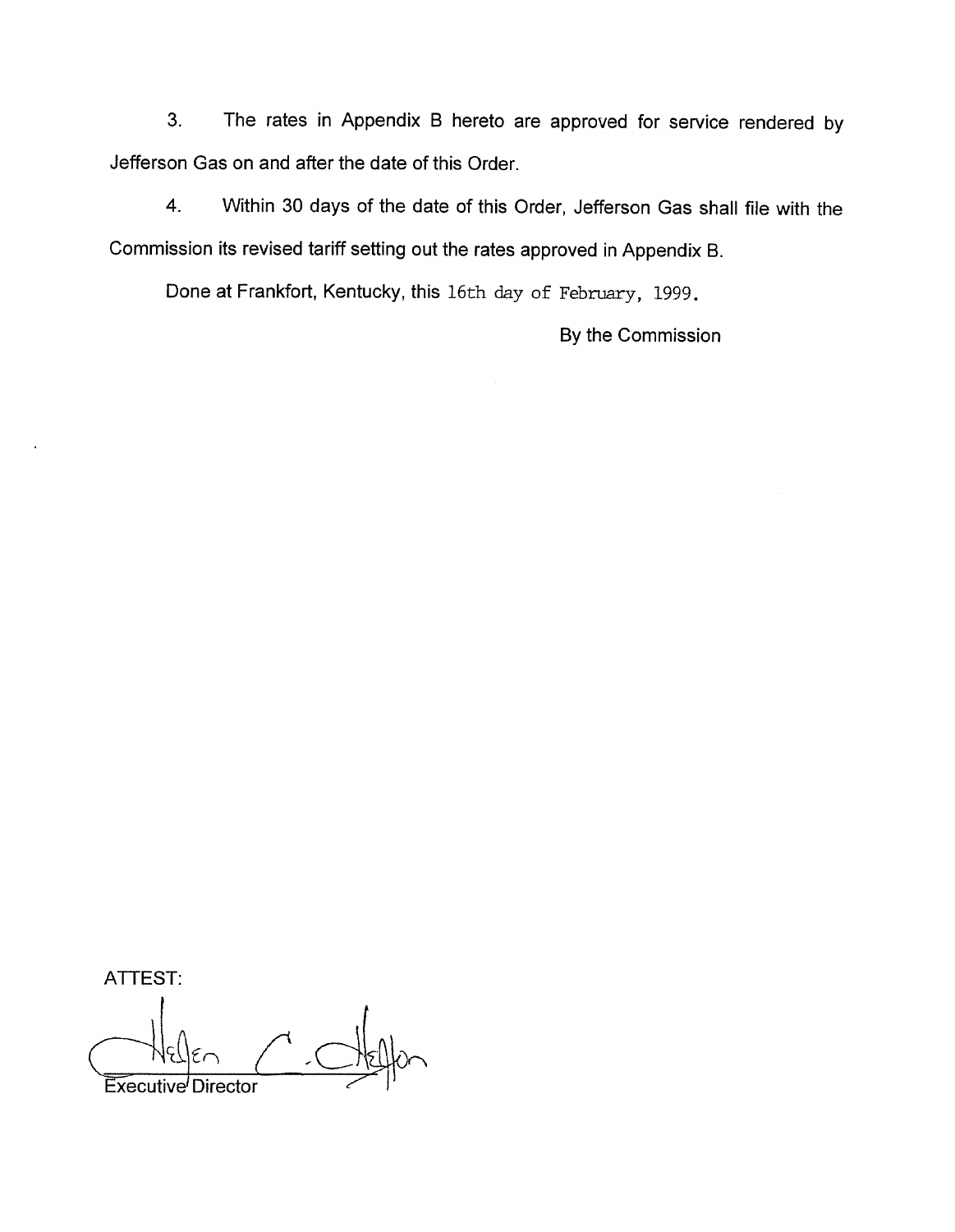#### APPENDIX A

#### APPENDIX TO AN ORDER OF THE KENTUCKY PUBLIC SERVICE COMMISSION IN CASE NO. 98-499 DATED 2/16/99

## COMMONWEALTH OF KENTUCKY

### BEFORE THE PUBLIC SERVICE COMMISSION

In the Matter of:

THE PETITION OF JEFFERSON GAS<br>TRANSMISSION CO., INC. FOR ) CASE NO. 98-499 TRANSMISSION CO., INC. FOR **ADJUSTMENT OF RATES** 

### SETTLEMENT AGREEMENT

This Settlement Agreement is entered into by and between Jefferson Gas Transmission Co., Inc. ("Jefferson Gas"), a Kentucky Corporation of Lexington, Kentucky, and the Staff of the Public Service Commission of Kentucky.

WHEREAS, Jefferson Gas filed an application with the Public Service Commission on September 15, 1998 seeking authorization for an adjustment of its rates to \$6.00 as a minimum bill and \$5.35 per Mcf effective January 1, 1999; and

WHEREAS, the PSC issued an Order suspending those rates until April 5, 1999; and

WHEREAS, on December 18, 1998 the PSC issued orders requesting additional data and information about the petition and Jefferson Gas having filed its response on January 8, 1999; and

WHEREAS, on December 30, 1998 all interventors were dismissed from the case upon their request; and

WHEREAS, Jefferson Gas and PSC Staff have conferred on January 25, 1999 to discuss their respective recommendations on revenue requirements and to review and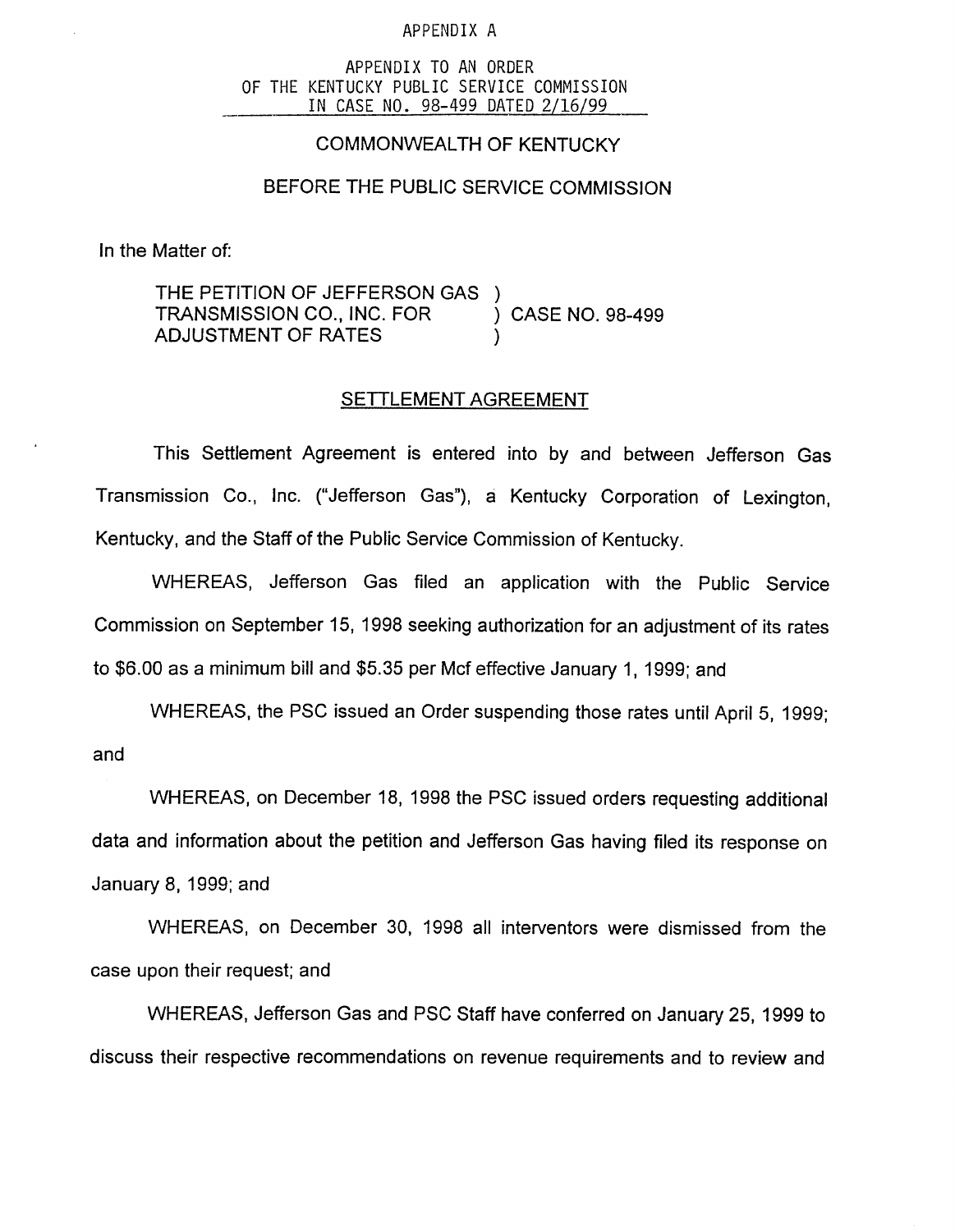clarify the information filed by Jefferson Gas in response to the above previous Orders, and a settlement of this case;

NOW, THEREFORE, be it resolved that:

 $1<sub>1</sub>$ Jefferson Gas operates a natural gas gathering system in Breathitt and surrounding counties in Kentucky. Since Jefferson Gas is not a utility as defined in KRS 278.010(3)(b), the service provided to the 148 customers herein is required by KRS 278.485 and is commonly referred to as a "farm tap system";

2. Jefferson Gas filed a petition for an adjustment of rates on September 15, 1998 seeking rates which would produce annual revenues of approximately \$147,700, an increase of \$49,370 or approximately 50 percent over its 1997 normalized revenue;

3. Jefferson Gas and Staff agree that \$6.00 for the first Mcf and minimum bill and \$4.37 for all over the first Mcf is reasonable and should become effective for the service rendered on and after the date of the PSC Order approving the settlement;

4. The rates of \$6.00 and \$4.37 will produce revenues in the amount of approximately \$122,947, an increase of 25 percent over the normalized revenues of \$98,329, which is reasonable and in the public interest;

5. Nothing in this Agreement constitutes an acceptance of any particular adjustment or assumption by either Jefferson Gas or the Staff;

6. This settlement agreement is subject to the approval of the Public Service Commission;

7. If the PSC fails to adopt this agreement in its entirety, Jefferson Gas reserves the right to withdraw from it and to proceed with its rate case. In such event, none of the matters contained in this settlement shall be binding on any of them parties;

-2-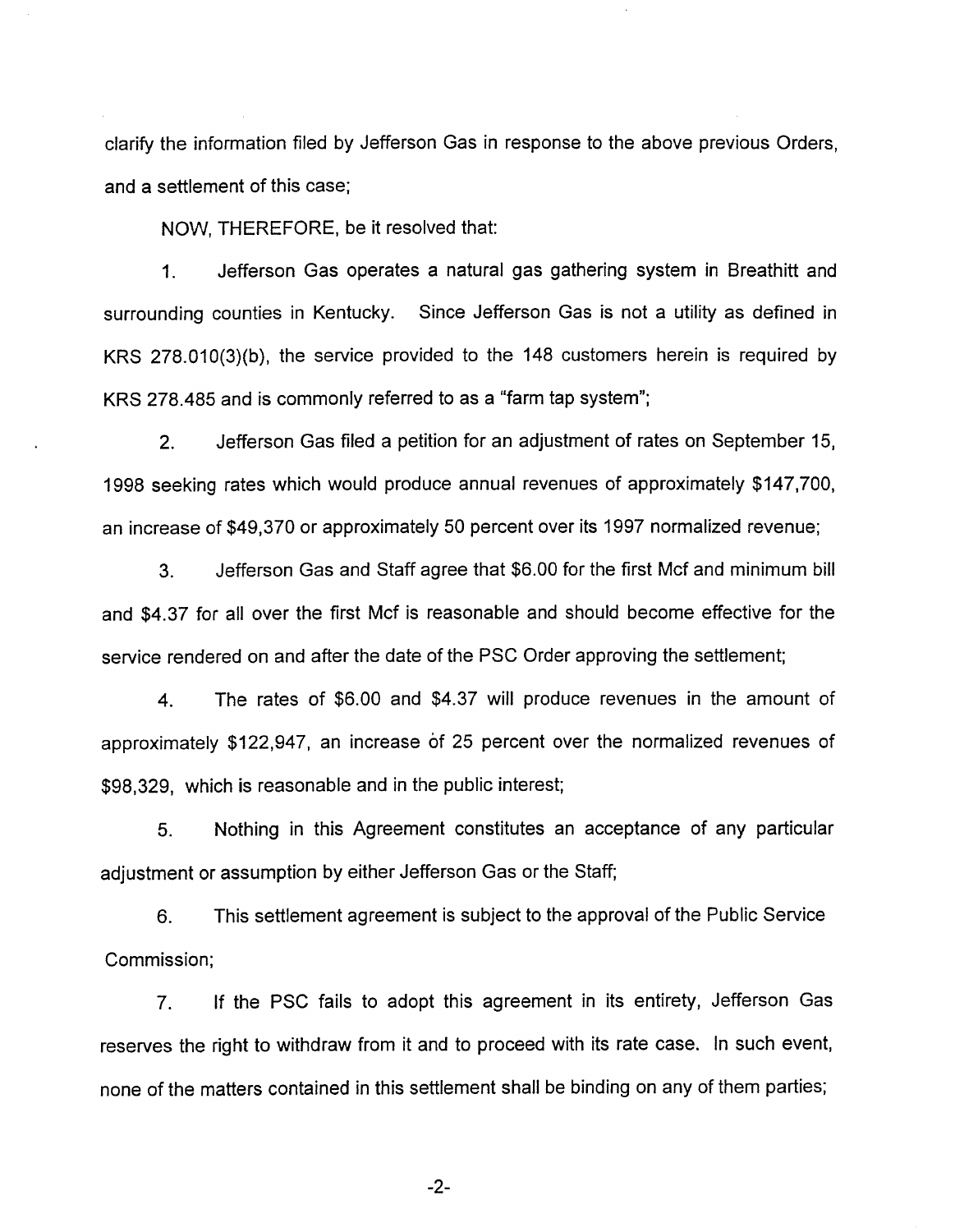8. If the settlement is adopted in its entirety by the PSC this settlement shall constitute a final adjudication of the rate proceeding without the need for any additional hearing;

lf the settlement agreement is accepted by the PSC, the parties agree not 9. to request rehearing or to appeal the order to the Franklin Circuit Court.

AGREED TO BY:

JEFFERSON GAS TRANSMISSION CO., INC.

BY  $M$ al 650

Date: /-29-99

PUBLIC SERVICE COMMISSION OF KENTUCKY

BY: Staff Attorney

Date:  $2 - 1 - 99$